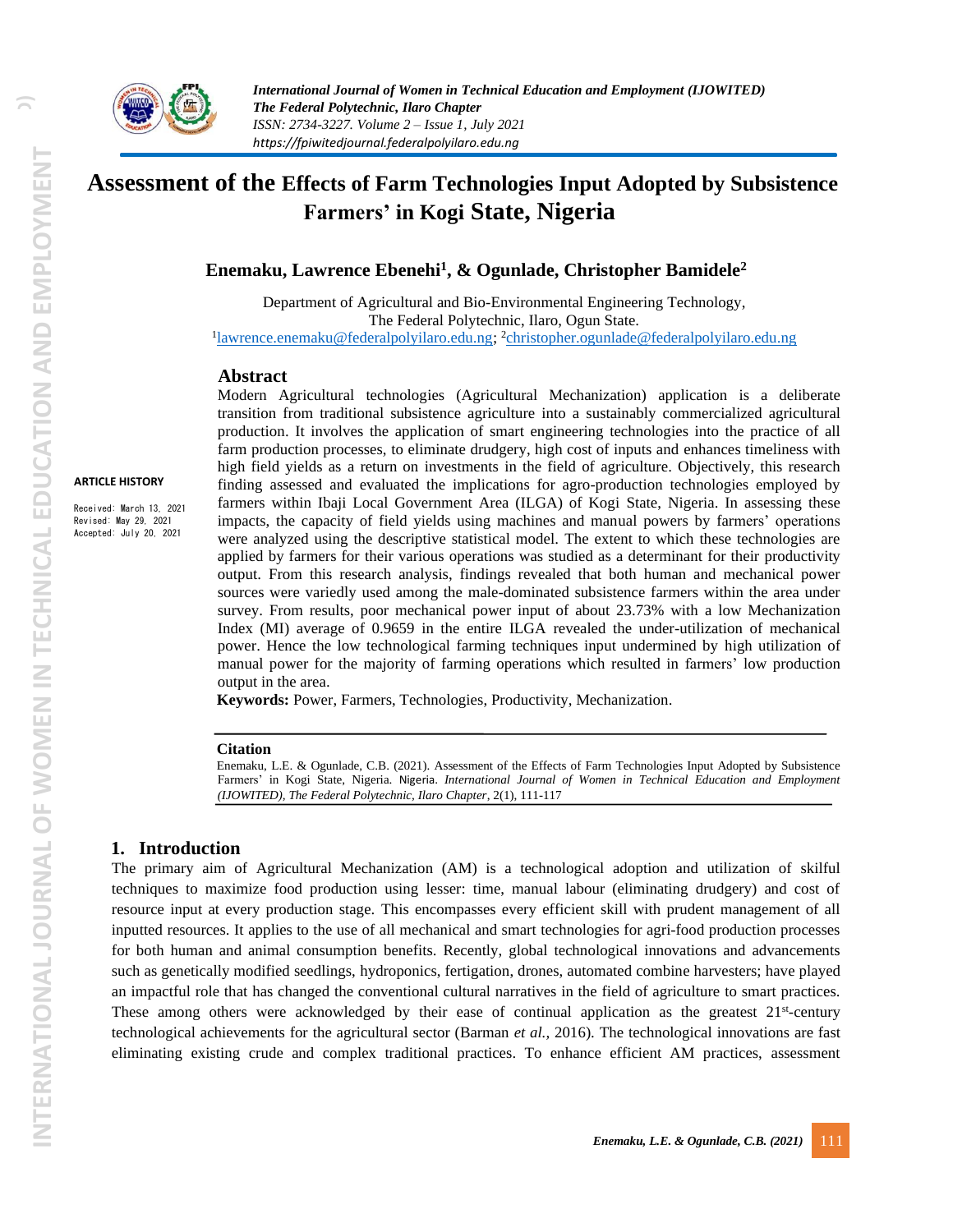

indicators and viable prediction models that reflect the peculiarities and uniqueness of each farmer's must be formulated for utilization.

According to Olaoye & Rotimi, (2010), these assessment indicators and prediction models must not possess unilateral guidelines for all farmers' since it requires an adequate understanding of various farmers' production peculiarities. After the Nigeria agricultural boom years that ended in the early '80s, it was only in the year 2017 that the Nigeria agricultural sector contributed an impactful economic role that revived the ailing national economy. Bello *et al.,* (2015) analysis on Nigeria (NGR) extent of manual power and mechanical power inputs with Latin America Nations (LAN) revealed 59% and 90%; 90% and 2% for LAN and NGR respectively; an outcome that indicated the low extent of Nigeria's application of modern production technologies in this sector's activities.

According to FAO, (2005), it was discovered that since 1960, Nigeria had experienced a successive failure in the advancement of farm mechanization because of the non-implementation of relevant modern production technologies. These bring to an urgent need, a transcend from existing crude and traditional techniques associated with low production capacity for the enormous subsistence farms across the state and Nigeria into a technologically sustainable commercial production. This is achievable when set as a goal towards achieving food security since it encompasses all processes of agro-production output capacity enhancement. More so, this will promote the maximization of available arable land potentials by promoting sustainable innovative production capabilities amongst farmers.

# **2. Research Methodology**

### **Location of Study Area**

The area understudied for this research work was Ibaji Local Government Area of Kogi state: Latitude 6°52'N 6°48'E and 6.867°N 6.800°E of equator and longitude of the Greenwich meridian. It is situated in the eastern part of Kogi state. It has a wet climate zone with a mean annual precipitation of (1523mm-1,625mm) per annum, a temperature range of 20°C-31.3°C and relatively high humidity of 87%. Topographically, it has an elevation area between 300m to 490m above sea level (Wikipedia.org). It is made up of the following farming settlements: Echeno, Ejule, Obale, Odeke, Onyedega, Uje, Unale, Ogwulugwu, Omabo, Ochuchu, Ten (10) in total. Commonly grown crops are: rice, vegetables, root and tuber

#### **Collation and Analysis of Data**

The primary and secondary data sources were used to collate data for this research work in the year 2020 through interactions with farmers' and the use of one-hundred and fifty (150) copies of questionnaires requesting applicable information. Other information was collated from online published journals, presented academic papers. The Descriptive Statistical (DS) tool expressed as percentage and frequency was used to analyze data collated in percentages to obtain a clear description of the impact technology (ies) adopted by the farmers within the farming settlements.

#### **Determining Mechanization Index (MI)**

This is expressed as the percentage of total work done by farm machines tractors to total manual power. It is mathematically expressed using E*quation 1* below. The MI expressed the extent of practised mechanization while using different power sources (Bello R.S *et al.,* 2015)

$$
MI = \frac{P_M}{M_{P+P_M}} \times \% (1)
$$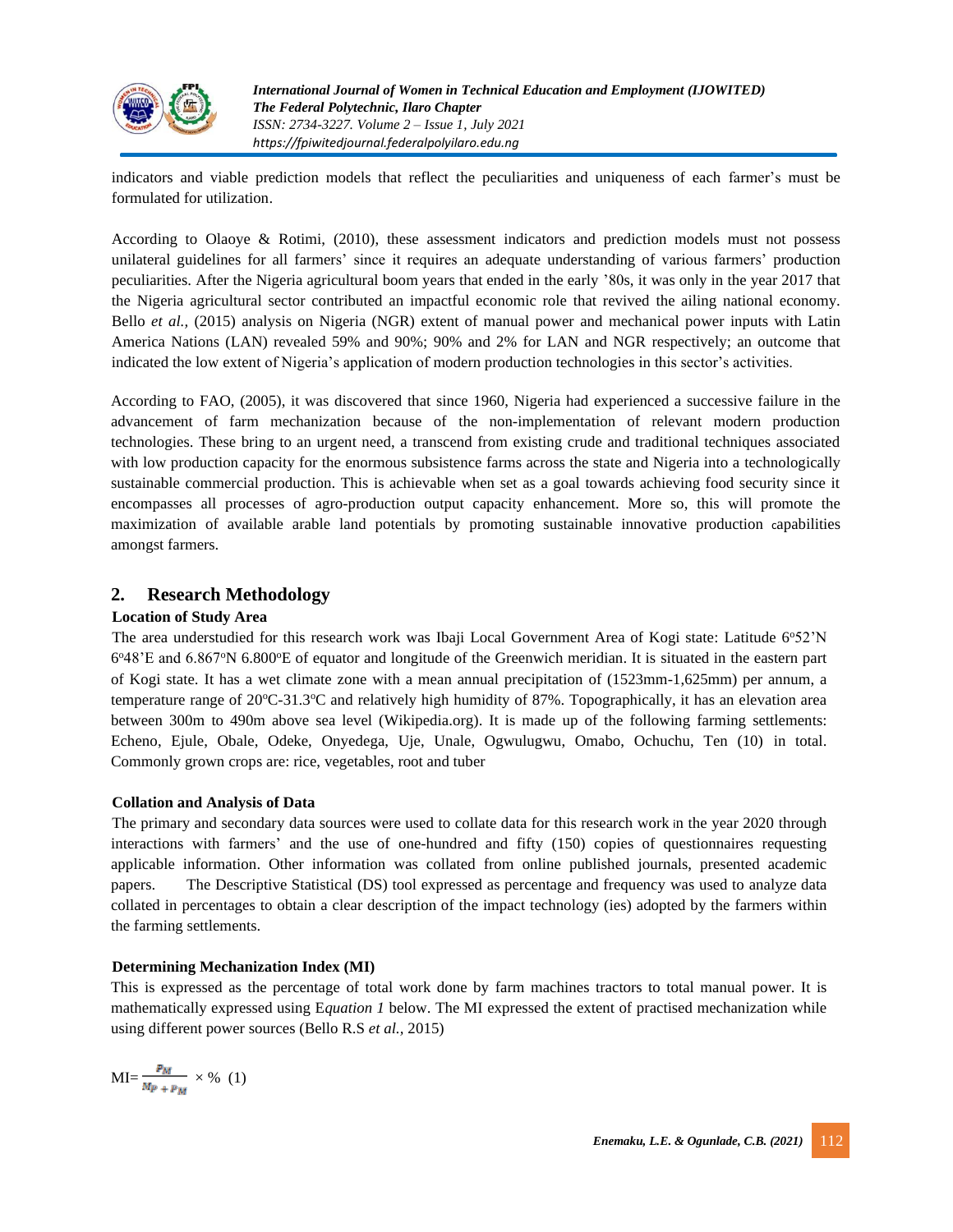

Where;

 $P_M$  = Machine power used (Kwhr/ha)  $M_P =$  Manual power used (Kwhr/ha)

From the above,  $M_{\rm p}$  was determined using feedbacks from concerned farmers.

# **Estimating Machine and Human Productivity**

The production output of the machine and human power applied was determined using mathematical expression by Bello R.S *et al.,* (2015) as shown below:

$$
A_{M} = \frac{1}{\epsilon_{M}} \tag{2}
$$
\n
$$
A_{H} = \frac{1}{\epsilon_{H}} \tag{3}
$$
\n
$$
A_{T} = \frac{1}{\epsilon_{M}} + \frac{1}{\epsilon_{H}} \tag{4}
$$
\nWhere:

 $A_M$  = Machine's production output, it is an expression of work done by the machine used in the operation.

 $A_H$  = Manual production output, it is the expression of work done by human labour used.

 $A_T =$  Overall production output for both manual and machine inputs.

# **3. Results Analysis**

One-hundred and twenty (120) returned questionnaires revealed a 75% male-dominated farming occupation.





The male-dominated farmers are non-cooperative scheme farm settlers who had acquired at least the primary school certification. This level of literacy is presumed to be responsible for farmers' inadequate awareness and adaption of modern farming technology for their activities.

# **Farm Power Inputs**

Results from figure 2 and figure 3 below revealed the extents of mechanical and Human power inputs in the overall farming operations by farmers within the study area. Among other farming operation, while mechanized harvesting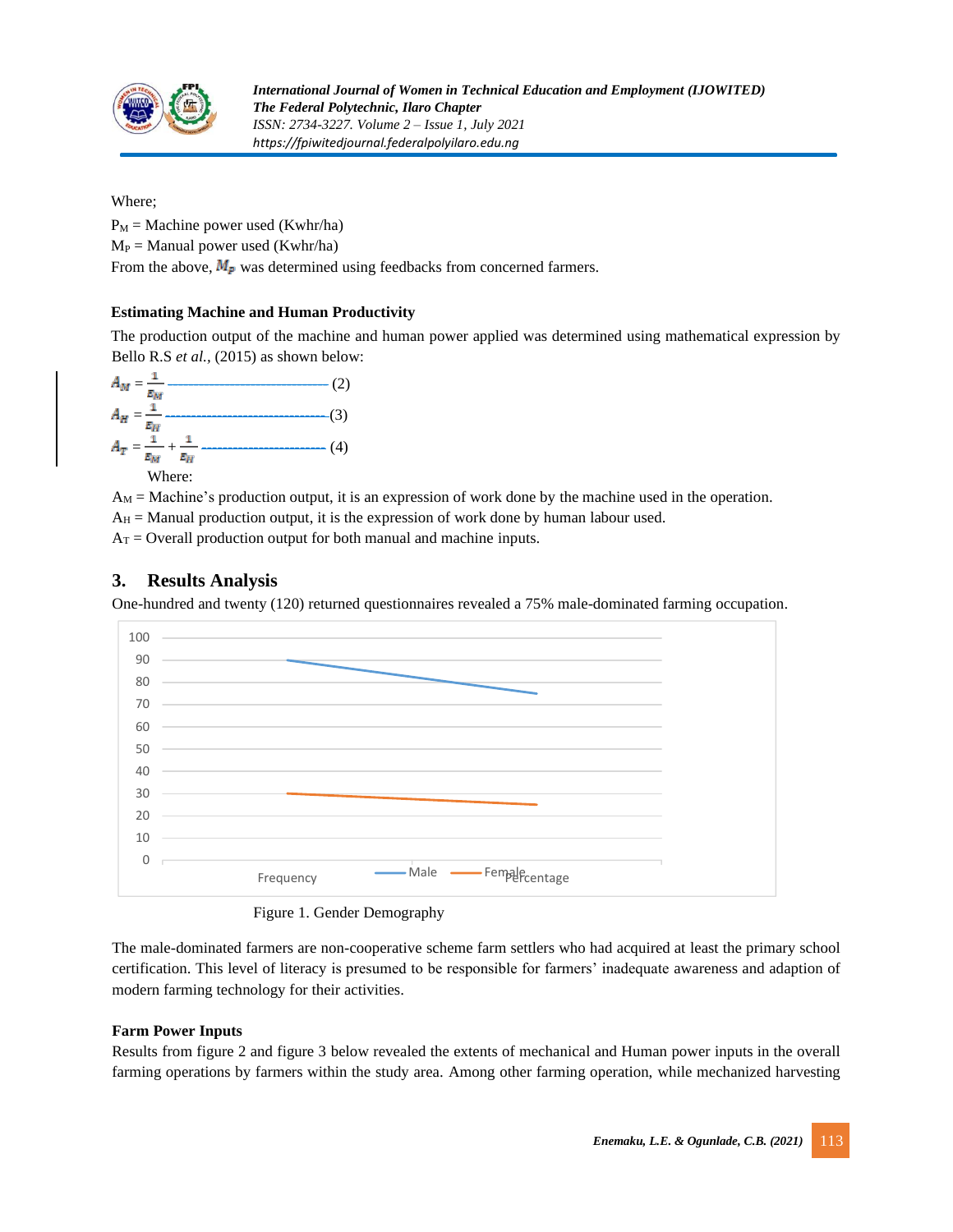

*International Journal of Women in Technical Education and Employment (IJOWITED) The Federal Polytechnic, Ilaro Chapter ISSN: 2734-3227. Volume 2 – Issue 1, July 2021 https://fpiwitedjournal.federalpolyilaro.edu.ng*

operation was practised by very few farmers, it was ranked the most mechanized input for farming operations by the farmers, while harrowing and planting operations were not mechanized. Prevalent Human power input in the majority of farmers' operations indicated the level of mechanized technology adapted by the farmers. Factors such as high cost of technological inputs (Example; Tractor and its' accompanying equipment), the workability of the available one on the nature of the soil, farmers' low capital investment in subsistence practice indulged and inadequate operational skills that could enhance cost-effectiveness and high return on farmers' investments were amongst others were discovered to be responsible for these outcomes (Mobia *et al.,* 2016). More so, the sizes of farmland under cultivation and the nature of cultural practices by each farmer was a determinant if mechanised technology were to be adopted for all farming operations (Dauda *et al.,* 2012). The utilized farm power as investigated are represented as LM: machines Labour, LH: Manual (human) labour and analyzed is shown in figure 2 and figure 3.



Figure 2. Determination of Mechanical Power Inputs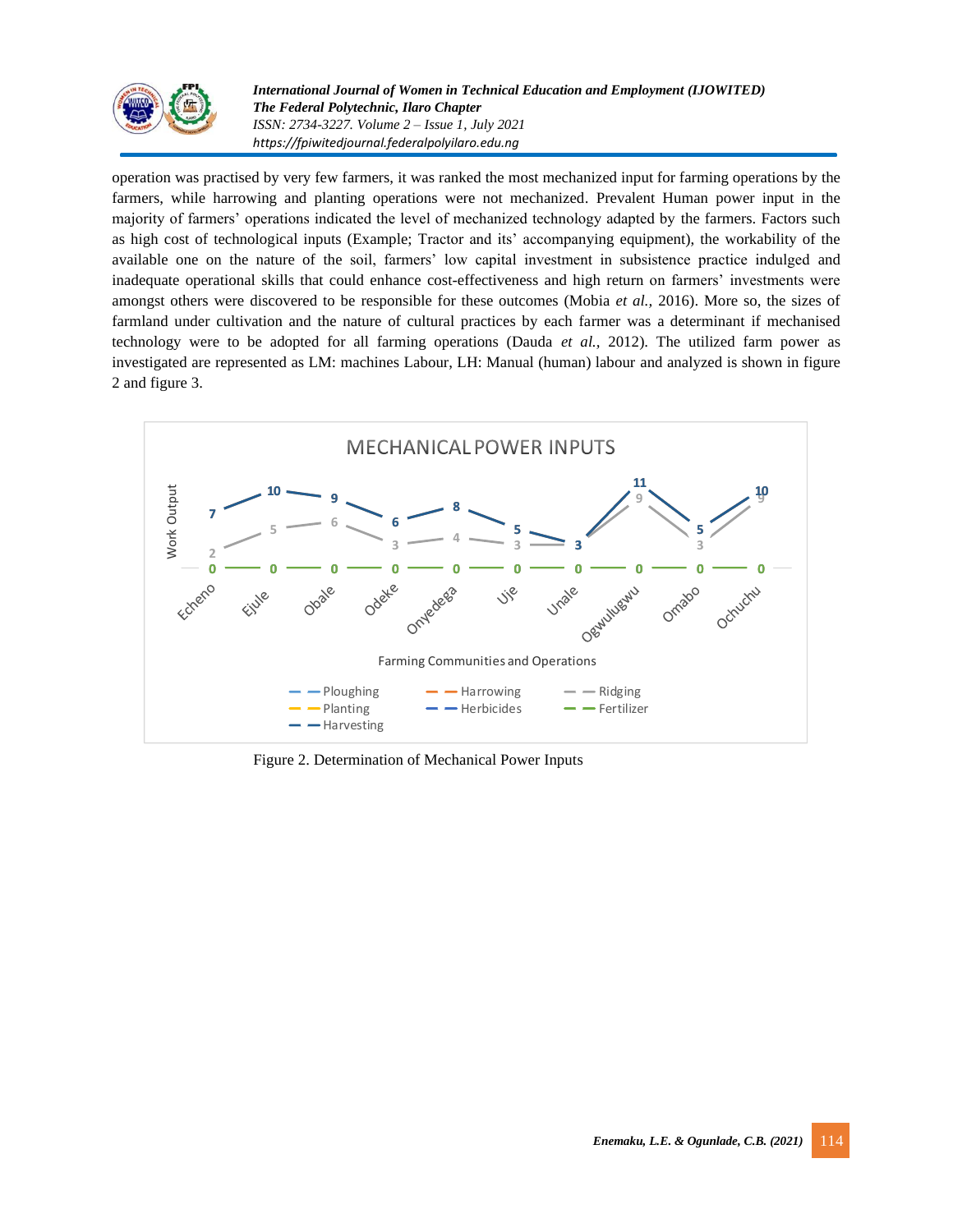

*International Journal of Women in Technical Education and Employment (IJOWITED) The Federal Polytechnic, Ilaro Chapter ISSN: 2734-3227. Volume 2 – Issue 1, July 2021 https://fpiwitedjournal.federalpolyilaro.edu.ng*



Figure 3. Determination of Manual Power Inputs

# **Mechanization Effects on Agro-production Output**

Figure 4 below shows an increase in farmers' machine power input per decreasing hectare of farmlands under cultivation than manual power inputs. With a degree of mechanization technology input inversely proportional to the size of farmland under cultivation by farmers' is a fact that, mechanize inputs are affordable due to the corresponding capital cost investment for each farming season since farming operations are seasonal in this area under study (Aduba & Manta 2013).

Where:

∑A= Overall land area cultivated (ha) LOM= Level of Mechanization (%) MI= Mechanization Index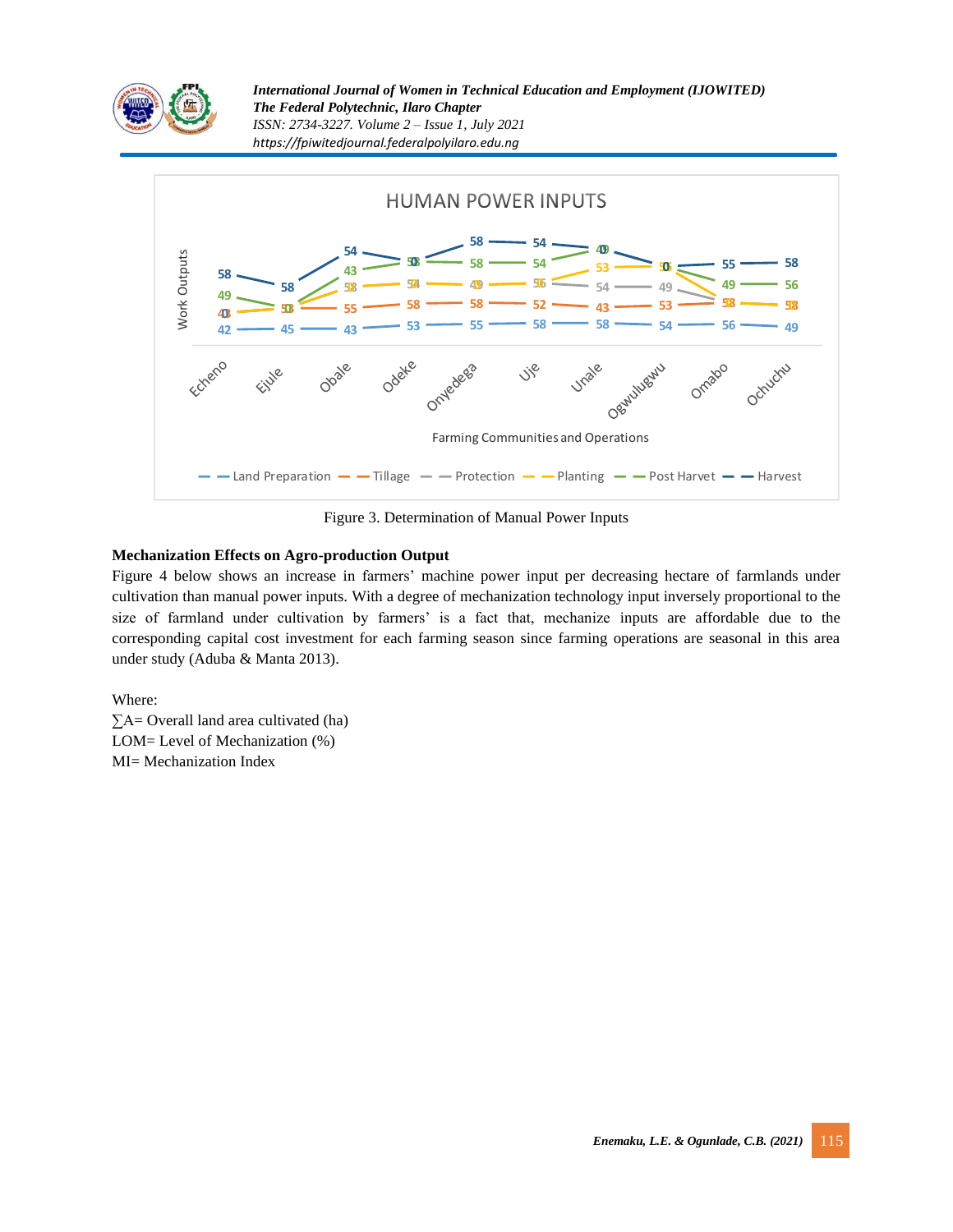



Figure 4. Characteristics of Mechanization Practiced

This indicated extent of farm technologies input (LOM) as a determinant for MI for each given area of farmland cultivated. With a maximum of 55.31%, machine technology application for Echeno and minimum of 23.73% for Odeke; maximum and minimum MI recorded was 0.9822 for Ochuchu and 0.8329 for Ogwulugwu with a maximum of 186ha of farmland cultivated.

#### **Production Output for Power Inputs**

Below is a significantly low average production output derived from ΣMP input of 0.0002Ha/Kwh when compared to ΣHP input of 0.014Ha/Kwh. Result confirmed the low extent of mechanization application.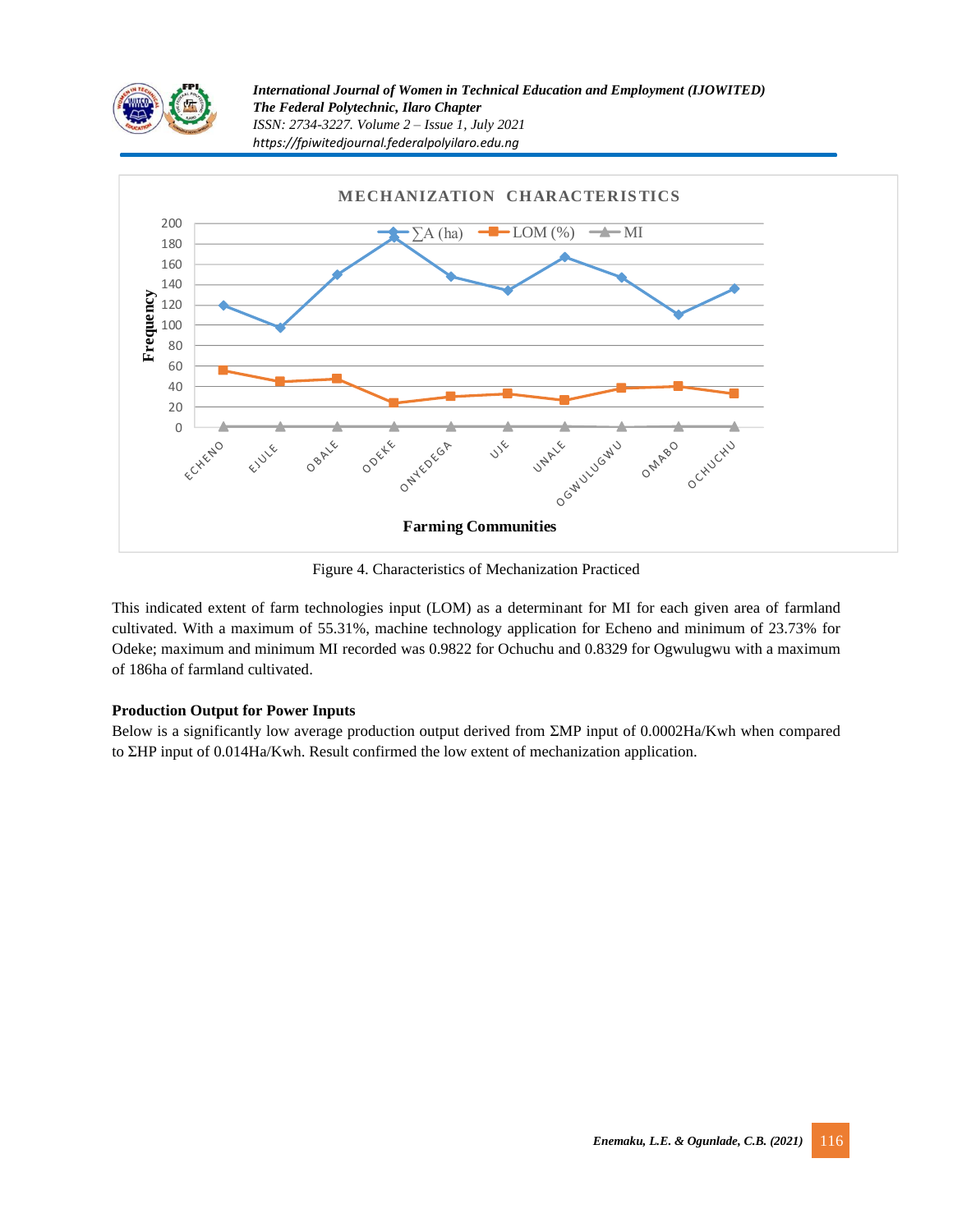

*International Journal of Women in Technical Education and Employment (IJOWITED) The Federal Polytechnic, Ilaro Chapter ISSN: 2734-3227. Volume 2 – Issue 1, July 2021 https://fpiwitedjournal.federalpolyilaro.edu.ng*



Figure 5. Communities Production Compared

# **Marginal Gross Analysis**

Assessed average crop yields and returns on investment for the agricultural production activities were carried out. Prevalent subsistence farm settlements of  $(2 - 4ha)$  encouraged consistent intense cultivation on farmland. This restricted crop rotation practices with consequent soil fertility and micro-structure depletion. Capital input cost for mechanized field operations stood above N97, 720/ha.

# **4. Conclusion**

The majority of farm settlements had low production output efficiency characterized by underutilization of farm machine power and modern farming smart technologies. With the highest of 55.31% for Echeno and least level of 23.73% for Odeke and an average MI of 0.9659 in the entire ILGA.

# **References**

- Aduba, Joseph Junior & Manta, Ibrahim Haruna (2013). Mechanization Practice: A Tool for Agricultural Development in Nigeria: A Case Study of Ifelodun Local Government Area of Kwara State. *International Journal of Basic and Applied Sciences*; 2(3), 98-106
- Barman N.C, Hasan M.M, Islam M.R and Banu N.A (2016). A review on the present status and future prospective of hydroponics technique. *Plant Environment Development;* 5(2), 1-7.
- Bello R. S., Onyeanula P., Saidu M. J., Bello M. B. (2015). Mechanization and Agricultural Productivity Functions in Umuahia North LGA, Abia Nigeria. *Science Journal of Business and Management*. *Special Issue: Sustainable Entrepreneurial Developments in Agribusiness.* 3(5-1), 21-25.